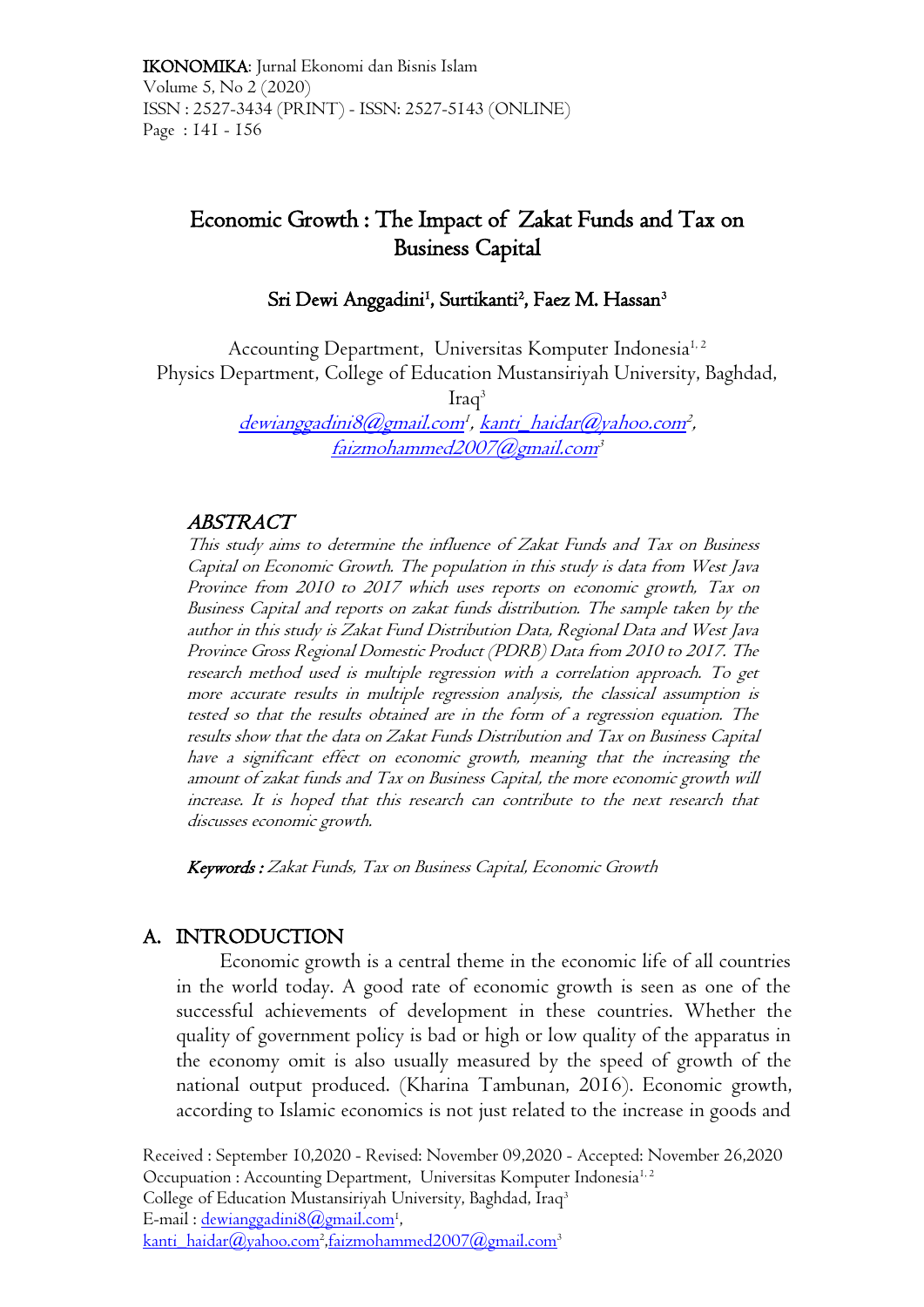services, but also related to aspects of morality and moral quality and the balance between worldly and ukhrawi goals (B. Gashi, G. Asllani, 2018). For the success of economic growth is not only seen in terms of material achievements or the results of the quantity, but also in terms of improving religious, social and social life. If the economic growth that occurs precisely triggers backwardness, chaos, and far from the values of justice and humanity, then certainly the growth is not under the Islamic economy. (Beik, 2016).

In Islamic economics perspective, there are also many factors that influence economic growth, namely the distribution of ZIS funds (Zakat, Infaq, Sadaqah). Zakat in the form of consumptive assistance provided to mustahik will increase the income of mustahik, which means that the purchasing power of mustahik for a product that becomes its needs will also increase. Increased purchasing power of a product will have an impact on increasing demand for a product (Patmawati Ibrahim, Mazliana Muridan, 2020). The increase in demand must still pay attention to Islamic principles so that it does not deviate from Sharia provisions. An increase in demand means an increase in a company's production, the impact of an increase in production is the addition of production capacity, which means the company will absorb more labor. From this explanation, it is explained that zakat can produce a multiplier effect in the economy. Zakat funds in the form of consumptive assistance alone are able to give a significant multiplier effect, especially as zakat is provided in the form of productive assistance such as working capital or revolving funds, then what is obtained will be greater in an economy (Joko Tri Haryanto, 2017). According to Sadono Sukirno (2008: 429) Political stability, government economic policies, natural resources owned, the number and ability of workers, the availability of persistent entrepreneurs and the ability to develop and use technology are some important factors that influence economic growth. Some factors that have long been seen by economists as an important source of realizing economic growth are as follows: 1) Land and other natural resources. 2) Number and quality of population and labor. 3) Capital goods and technological level. 4) Social systems and community attitudes.

Tax reform in Indonesia began with the issuance of Law No. 6 of 1983 dated December 31, 1983 concerning General Provisions and Tax Procedures. One of the aims of tax reform is to make an effectual and efficient taxation system so that state revenue from tax income can increase significantly. Substantial growth in tax revenue will affect Indonesia's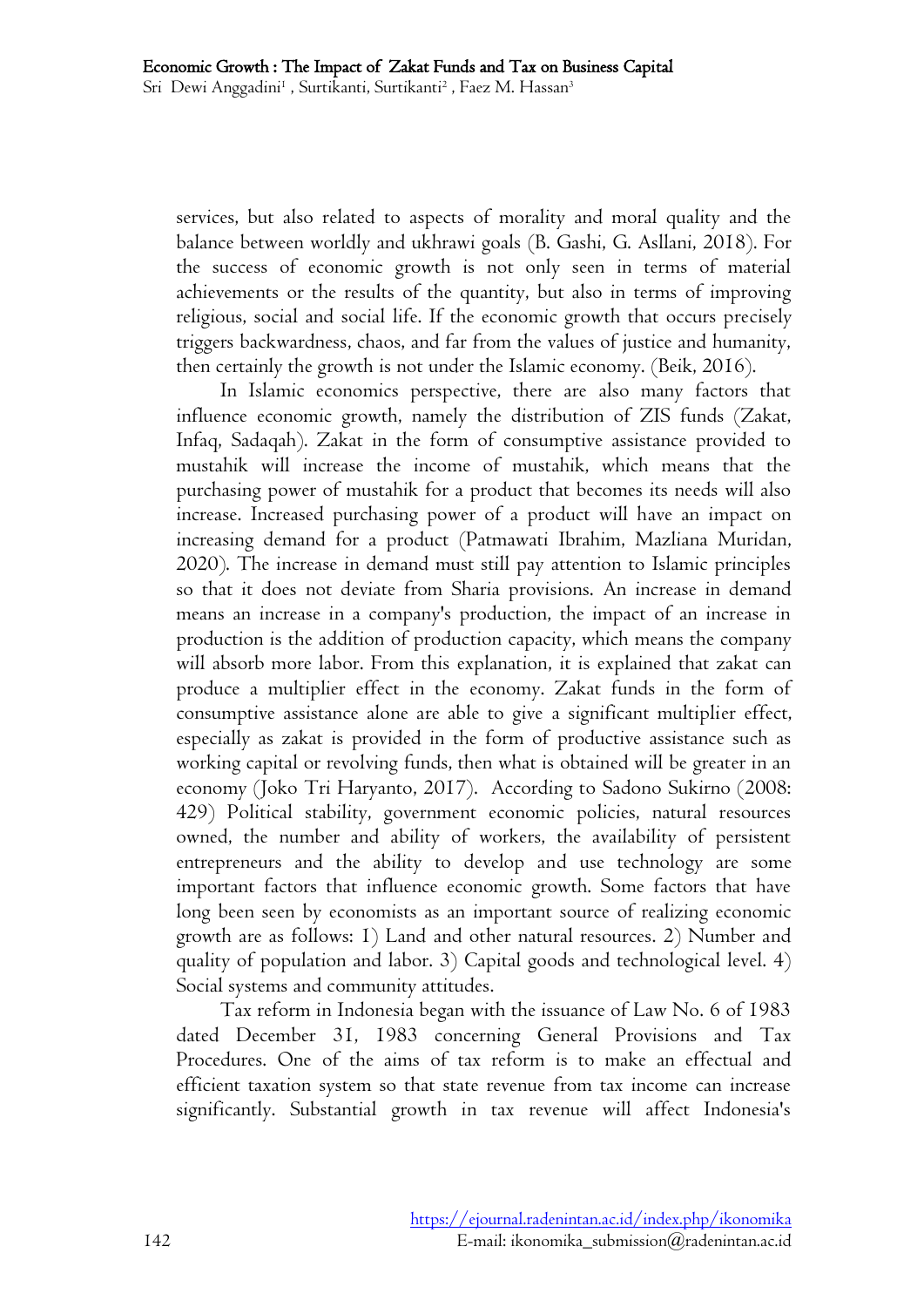economic growth because the revenue can be used to run the country, including development in several lines with the ultimate goal of creating prosperity for the people of Indonesia. In the context of implementing regional autonomy, the regions are demanded to further enhance the financial independence of their regions in order to be able to carry out and finance their regional household affairs (Roshaiza Taha, Loganathan, 2019). For this reason, regions need to explore sufficient sources of taxes and user charges in carrying out government and development affairs. (Defia Riski Anggarini, 2018). If tax revenue is used to fund productive activities or projects, it will have a positive impact on the economic growth of a region or country. (Arfah Habib Saragih, 2018). According to finance minister, the results of Bank Indonesia (BI) calculations indicate that economic growth in the first quarter of 2019 is expected to grow by 5.13%, or an increase of 0.07% compared to the same quarter of 2018, which is 5.06% . This economic growth is also expected to increase in the next quarters. Still, in the first quarter of 2012 tax revenues reached Rp248.98 trillion or 15.78% of the target. This achievement was lower than the same quarter in 2018, which was 17.17% of the target. On one hand economic growth has increased, but tax revenues have actually rejected. This explains that a decrease in tax revenue, while at the same time economic growth increased. This is not in line with the theory that tax revenue should take in a positive effect on economic growth (Serhat Yüksel, 2017).

Based on data that the amount of zakat funds distribution in West Java Province has increased continuously, while economic growth in 2011, 2013, 2014, 2015 and 2017 has decreased. This is not in accordance with the theory that zakat can be employed to control and encourage economic growth. (Ryandono, 2008: 53) which means that if zakat increases, then economic growth will be encouraged to receive an increase. Furthermore, data related to the amount of Tax on Business Capital revenue in West Java Province in 2011, 2014, 2015 and 2017 experienced an increase, while economic growth in that year experienced a decline. This is not in accordance with the theory that tax revenue on economic growth indicates that increasing tax revenue tends to be followed by increasing the rate of economic growth (Ayu Yudiawati, 2013). This research is different from previous research according to (Adel Sarea, 2012) and (Elleriz Aisha Khasandy & Rudy Badrudin, 2019), namely the model used in this study uses more varied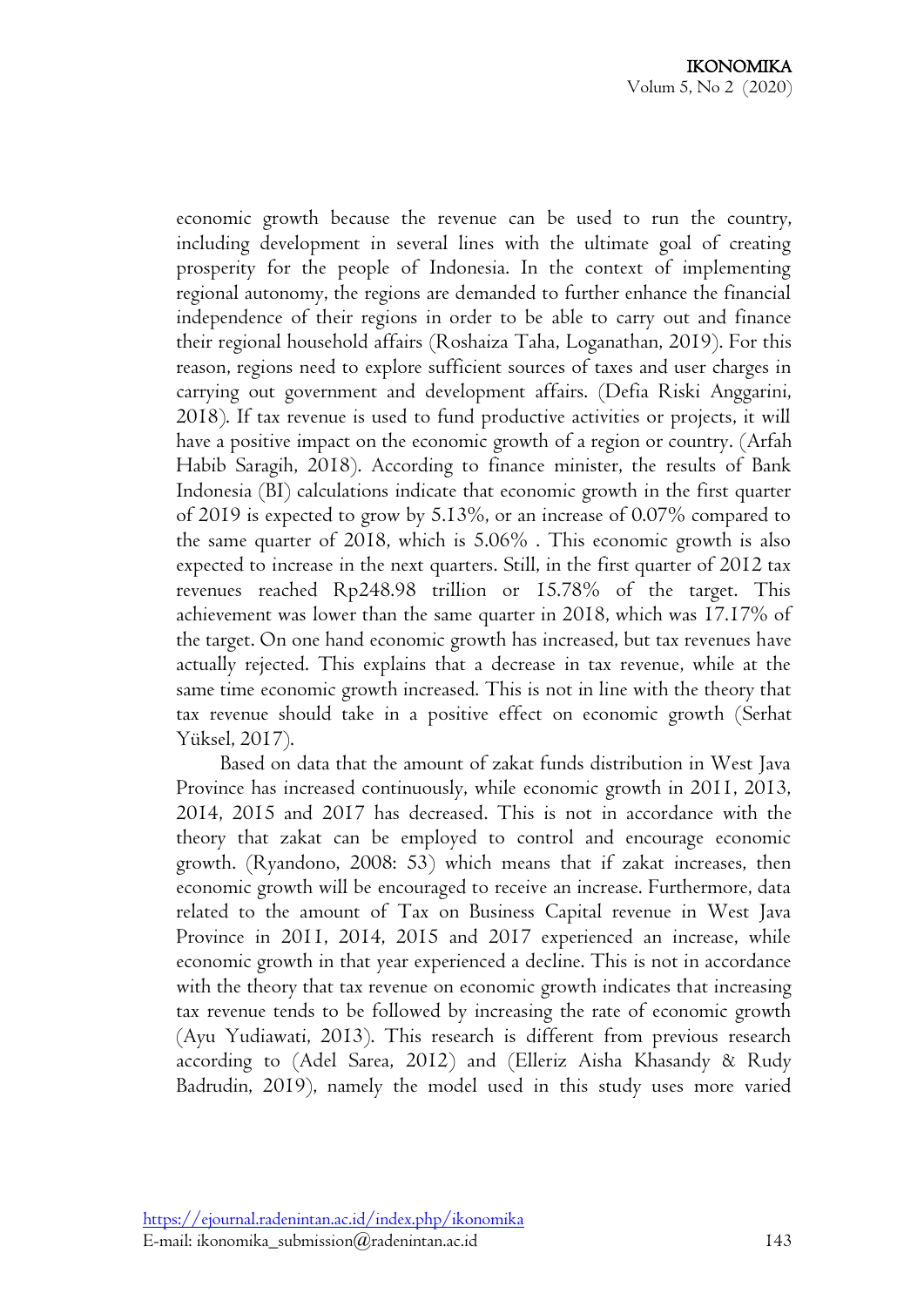indicators so that the factors that have an impact on economic growth are seen from the indicators of each variable.

#### B. THEORITICAL

Distribution is circulation / dissemination / delivery of goods and so on to many people or places. (Meity Taqdir Qadratillah, 2011: 100) Etymologically zakat has several meanings, namely developing, a blessing and a lot of goodness. It's called because if the property is issued, the wealth will grow and bless and be better. (Mardani., 2016). According to (Sri Dewi Anggadini dan Adeh Ratna Komala, 2017), zakat is a treasure that must be issued by muzakki in accordance with sharia provisions to be given to those entitled to receive it (mustahiq) (Petar Chobanov, 2019). Zakat is a Shari'a obligation which must be submitted by muzakki to mustahiq either through amil or directly. The provisions of zakat govern the requirements of Nisab, haul (both periodic and non-periodic) zakat rates (qadar) and their designation (Ummu Salma Al Azizah and Muhammad Choirin, 2018).

Mustahiq from the word haqqa yahiqu hiqqan wa hiqqotan means the truth of rights and necessity. Mustahiq isim fail from istihaqqa yastahiqqu, istihaq, meaning to have the right or to claim rights. Mustahiq zakat is a group of people who are entitled to receive zakat that has been determined in the Qur'an. Mustahiq can be in the form of individuals or institutions. According to (Sapiudinn Shidiq, 2016) eight groups of zakat mustahiq are: 1) Fuqara, namely people who do not have property and jobs that can meet their daily needs. People who belong to this group are those who do not have a husband (wife), father, mother and children who can meet their daily needs. 2) Masakin, namely people who have jobs, but the results cannot meet their needs. 3) Amil, namely people who work to collect zakat (zakat committee). 4) Converts, which can mean people who have just converted to Islam while their faith is still weak, so to strengthen it needs to be convinced with zakat. 5) Slaves, namely people whose lives are not free, are controlled by their lords. 6) People who are in debt, that is, people who have arrears of debt to other people, whether the debt is for personal gain or debt for the cost of piety.

7) Those who fight in the path of Allah, namely the soldiers who fight against the infidels.

8) People who are traveling, that is, people who are traveling with a good purpose not for disobedience, such as students studying abroad.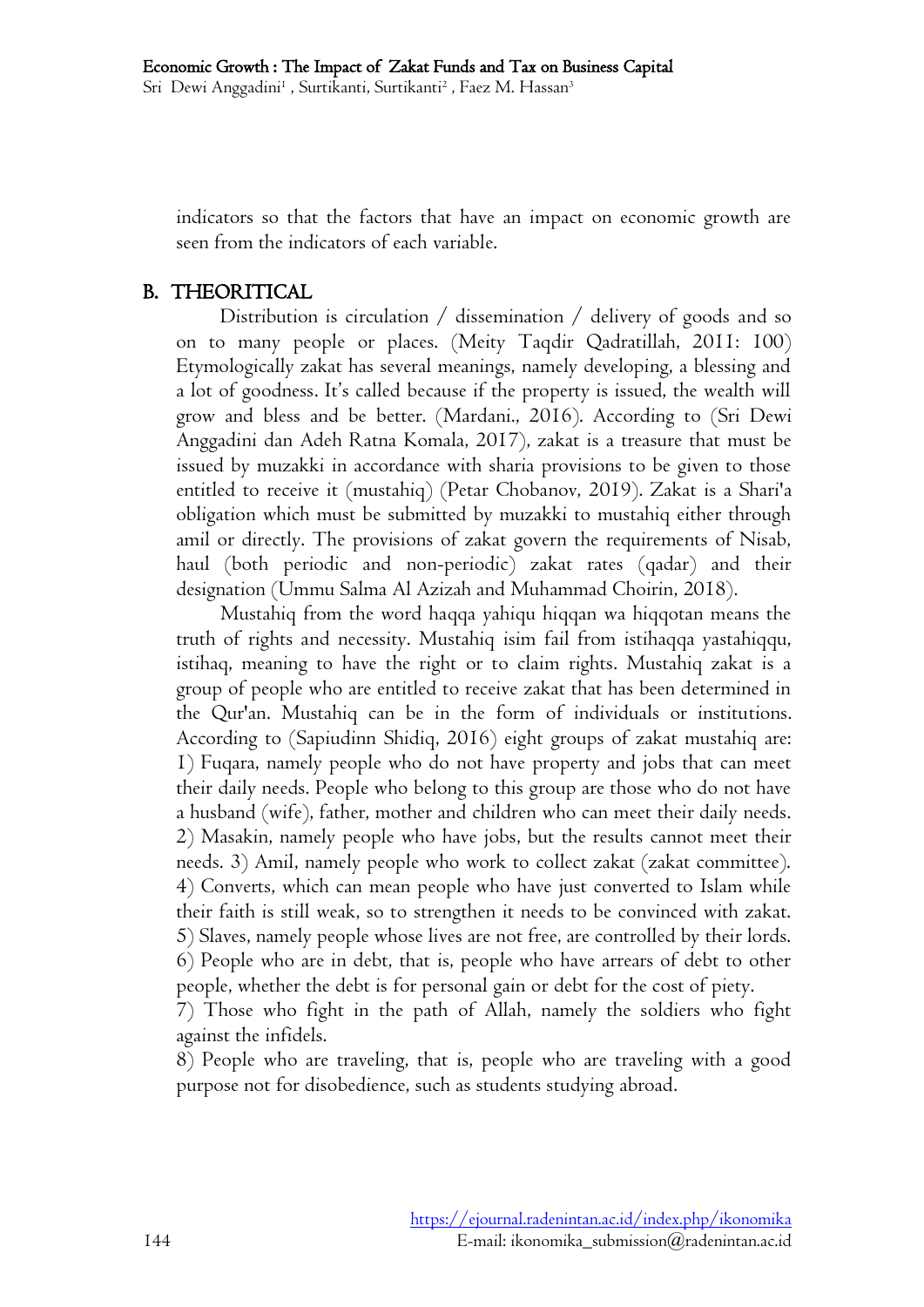Zakat management indicators according to Mardani (2016:13) that the compliance of zakat institutions to the provisions of the law is one indicator of the success of the development of zakat management systems. Therefore, the legality of amil zakat institutions is important to be obtained. In addition, the increase in the collection of zakat and the distribution of zakat to those entitled to receive is also one of the determining factors w (Wan Sulaiman bin Wan Yusoff, 2008). The third indicator of the successful development of the zakat management system is the increase in output (output) of poverty alleviation through zakat funds and the fourth is, strengthening strategic partnerships among all zakat stakeholders at the central and regional levels (Keumala Hayati and Indra Caniago, 2011).

Taxes according to the collecting agency are divided into Central Tax and Tax on Business Capital. The Central Tax is a tax collected by the central government and is used to finance state households. (Abdul Halim, 2016). Local tax according to the Law of the Republic of Indonesia number 28 of 2009 concerning Tax on Business Capitales and Regional Regulations, the definition of local tax is Tax on Business Capital, hereinafter referred to as Tax, is a mandatory contribution to the Region owed by individuals or compelling entities based on the Law , by not getting a direct reward and used for the needs of the Region for the maximum prosperity of the people.

According to (Rahmad, T Zulham, 2019), based on one of the functions of the tax is the budgetary function which is the principal function of the tax, or the fiscal function (fiscal function), which is the tax used as a tool to optimize place funds into the state treasury carried out by the system collection based on applicable tax laws. According to (Ayu Yudiawati, 2013) that to ensure optimal tax revenue, it can be determined from the realization of tax revenues in certain points. Based on the sources stated above, the tax revenue indicator used in this study is an indicator using the amount of tax revenue earned.

Economic growth is a significant gain in national income (with increasing per capita income) in a certain calculation period. (Iskandar Putong, 2015) Economic growth can be defined as the development of economic activities that cause the goods and services made in society to increase. (Sadono Sukirno, 2008: 9). It can be supposed that economic growth is the process of increasing the production an economic system, manifested in an increase in national income within a certain calculation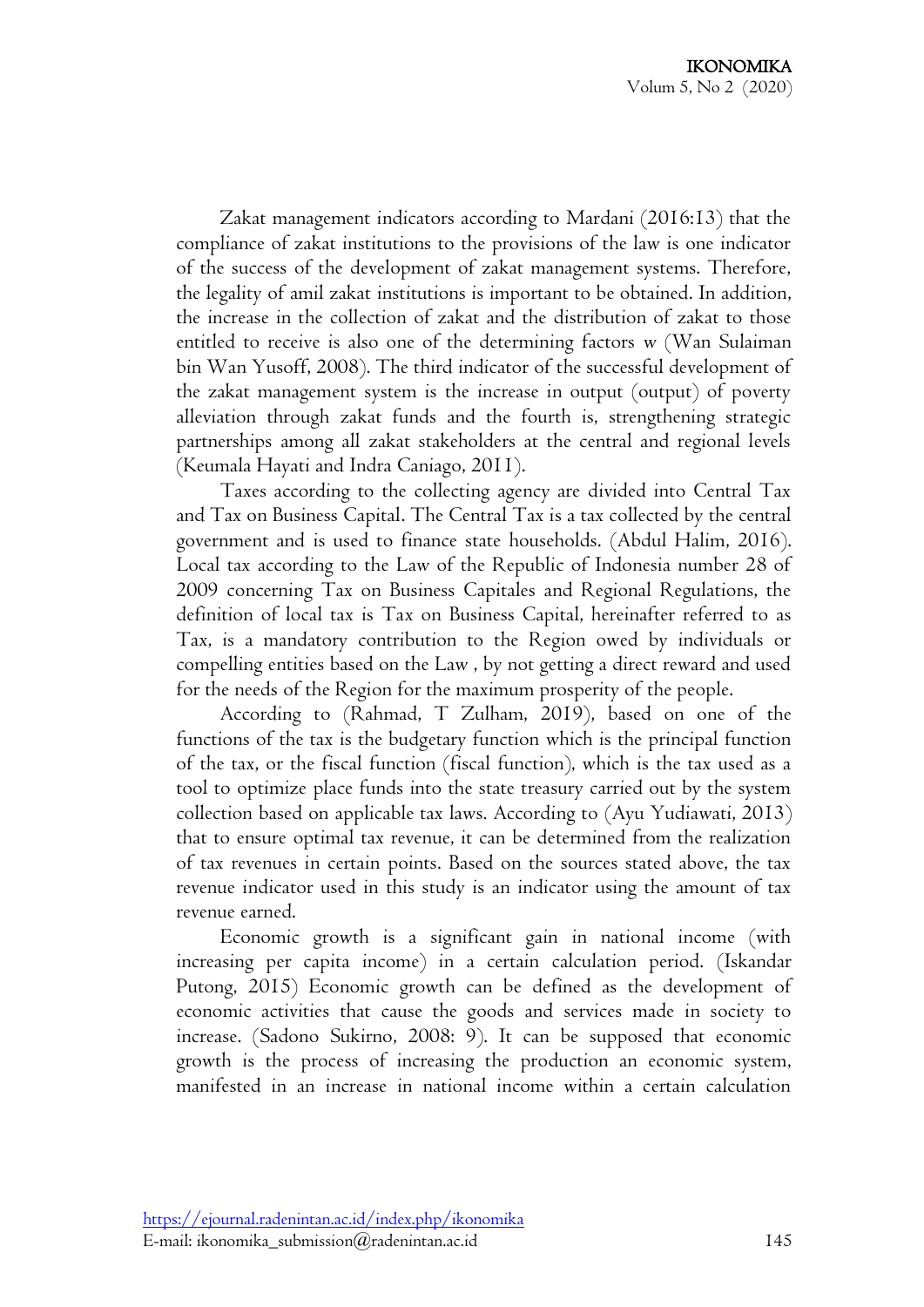period. Economic growth links and calculates the level of national income from one period to the next (Eko Suprayitno, 2018).

The regional concept of Gross Domestic Product is known as Gross Regional Domestic Product (Ioan Dan Morar, 2015). Basically, it is the amount of added value generated by all business units in a certain area (Hanny Dzikria Sahlina, 2018). Based on the sources stated above, the economic growth indicator used in this study is an indicator of the realization of the Gross Regional Domestic Product (PRDB).

According to Skousen in (Rachmasari Anggraini, 2016) ZIS contributes to economic growth both through the aggregate revenue channel and the aggregate supply channel. The positive impact of ZIS on consumption and investment will clearly increase aggregate demand in the economy. The results of the study stated that ZIS had a positive and significant effect on economic growth in Indonesia (Rachmasari Anggraini, 2016). According to Ryandono (2008: 53) Islam forbids Muslims from hoarding wealth and leaving it unproductive. Wealth must always spin so that more benefits for their own owners, for other people and the environment, so that property does not only revolve among rich people. Zakat which is required in Islam has a function, one of which is as an instrument to encourage and can even be used to force someone to make their assets to be always productive. On the other hand the zakat will make the economy go round. With the rotation of assets in the economy, it will increase output (economic development and growth), employment, income and community welfare. In other words zakat can be used to control and encourage economic growth (Arif Orçun Söylemez, 2017).

The influence of tax according to (Waluyo, 2014) From an economic point of view, tax is a state revenue that is used to guide people's lives towards prosperity because tax as a motor of community economic life that is run by the government to provide various economic infrastructure that supports the economy and is closely connected to economic growth. The influence of the independent variable, namely local tax revenue on the dependent variable, namely economic growth, which has a significant effect. Tax on Business Capitales have a significant influence on Economic Growth (Hesti Handiani, 2015).

Based on the theoretical framework above, the authors assume a temporary decision (hypothesis) is as follows:

H1: Zakat Fund Distribution has an effect on Economic Growth.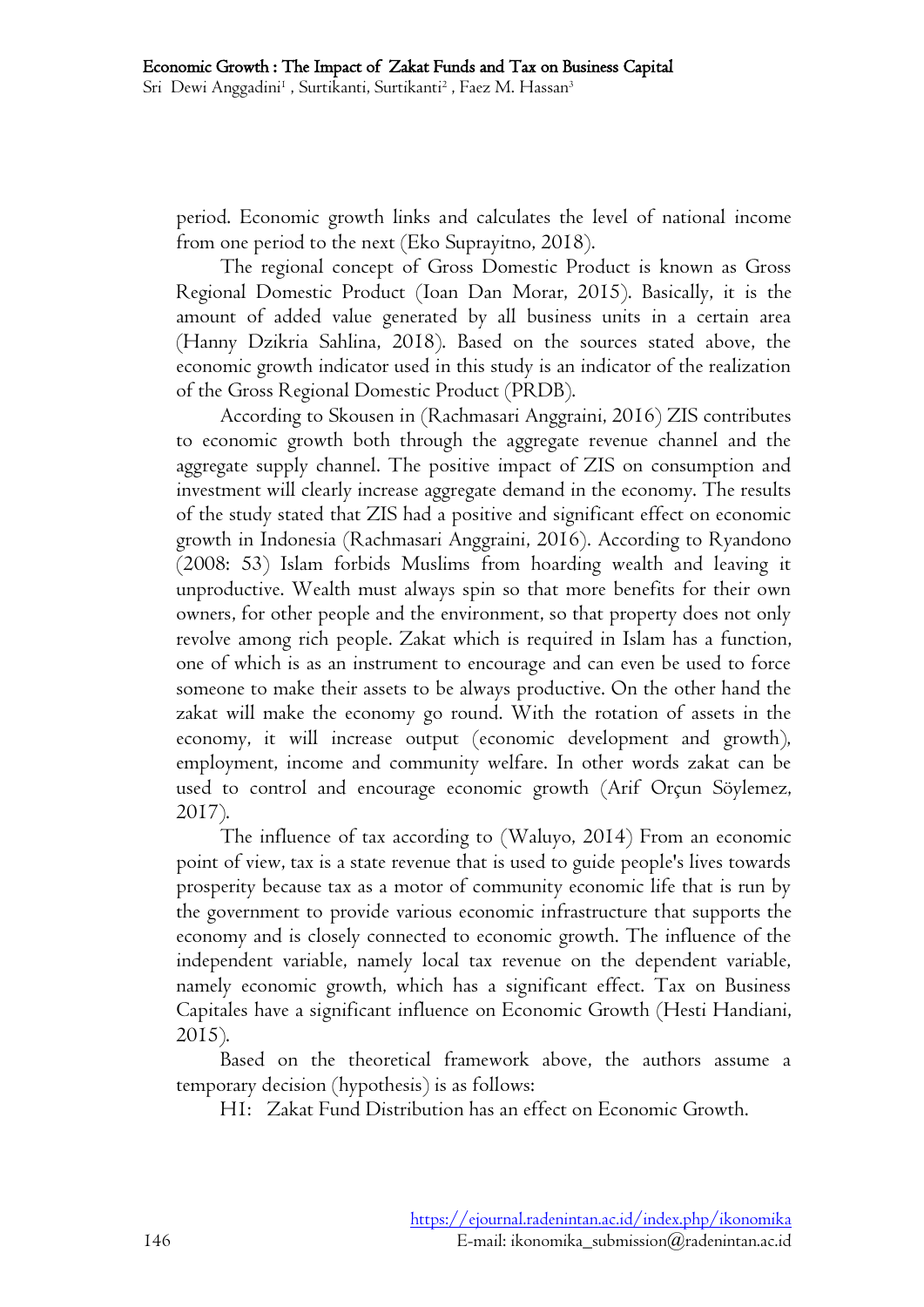H2: Local Tax Revenue affects Economic Growth.

# C. METHODOLOGY

Research is mostly defined as a process of collecting and analyzing data that is carried out systematically and logically to reach certain goals. Research is a systematic process for solving problems. Research is searching or researching again. Systematic means that there are certain procedures or steps. Minimum procedures for collecting, analyzing and interpreting and summarizing data. (Husaini Usman & Purnomo Setiadi Akbar, 2017). The research method is a method or technique that can help researchers about the order in which the research is conducted. According to (Sugiyono, 2017) the research method is a scientific way to obtain data with specific purposes and uses. Meanwhile, according to (Danang Sunyoto, 2016), the research method will determine the sequence of data analysis processes that will be presented systematically. From this understanding it can be said that research methods are scientific ways and procedures that are designed systematically and organized to obtain data that is used to achieve certain goals and procedures for a study carried out. By using the research method will be known the significance of the relationship between the variables studied so that conclusions that will clarify the picture of the object under study.

In this study the methods applied in quantitative research are descriptive methods and verification methods with descriptive and verification approaches with quantitative approaches. The reason the researcher chose the descriptive and verification method was used to test the effect of the Distribution of Zakat Funds and Tax on Business Capitales on Economic Growth and to test the theory by proving a hypothesis whether it was assumed or declined. While the object of research in this study is the Distribution of Zakat Funds, Tax on Business Capitales and Economic Growth in West Java. The unit of analysis and the unit of observation become very important in a study. This relates to the place of research and the research section of the analysis unit. The unit of analysis in this study is the Economic Growth Rate of West Java Province.

According to (Sugiyono, 2017) explains the definition of data collection techniques is the most strategic step in research, because the main purpose of the research is to produce data. In this study, data collection techniques carried out by researchers are: 1) Field Research. Field research is research conducted directly by the authority that is the object of research. The information obtained are secondary data obtained by collecting information. By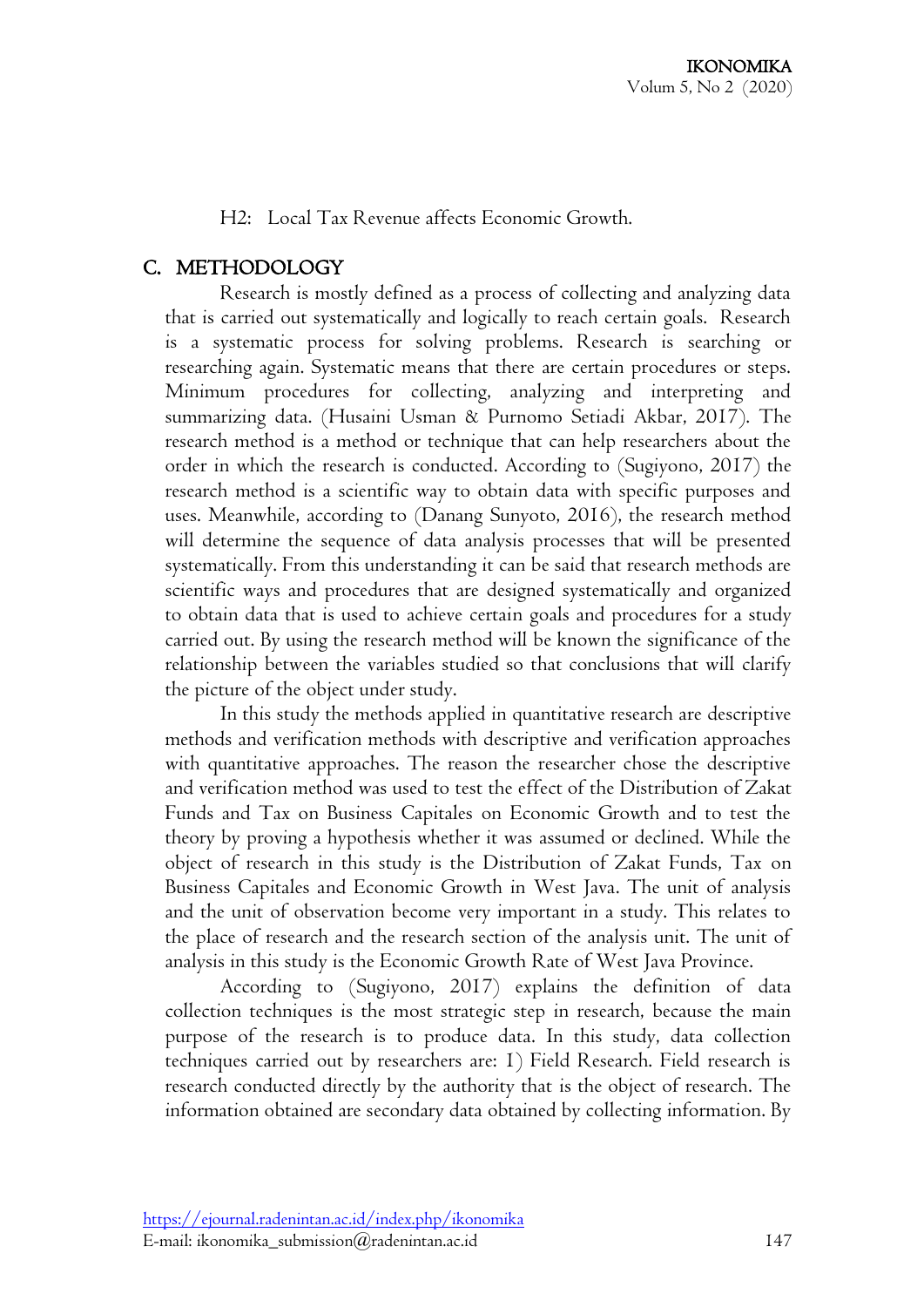entering data relating to the problem to be examined from documents related to the object of research. Based on this research, it is expected to obtain the required data. In this study, the authors take secondary data from the Zakat Outlook Amil Zakat Agency in West Java Province and from West Java on West Java Central Statistics Agency Numbers. 2) Literature Research. Data collection is performed by understanding the literature, books, legislation, newspapers, articles about the relationship with the problems examined in the search for additional information about the theory and the data needed in this study. 3) Internet Research. Data collection comes from related sites to obtain additional literature, journals and other data related to this research.

According to (Sugiyono, 2017), the notion of population is the area of generalization consisting of objects / subjects that have certain qualities and characteristics determined by researchers to be analyzed and then drawn the conclusions. The population in this study is the West Java Province Data for 2010 to 2017 where the economic growth report, Tax on Business Capital report and zakat fund distribution report are used. The sample is a part of the total number and characteristics possessed by the population. According to (Sugiyono, 2017) defines the sample is part of the figure and characteristics possessed by the population. The sample used in this study using purposive sampling technique. According to (Sugiyono, 2017), purposive sampling is a sampling technique with certain considerations. The consideration in this research is the availability of data for 8 years and the phenomenon that occurred in 2011, 2013, 2014, 2015 and 2017. That way the data obtained by researchers are only 8 years. The sample taken by the author in this study is the data distribution of Zakat Funds, Tax on Business Capital data and the data of the Gross Regional Domestic Product (PDRB) of West Java Province from 2010 to 2017.

Methods of Testing the influence of Zakat Funds and Tax on Business Capital Distribution on Economic Growth in West Java Province from 2010 to 2017 can be investigated by several methods. Researchers used multiple statistical analysis and correlation methods. The calculation using the statistical method uses the Computer Statistical Program for Social Science (SPSS) program. To obtain more accurate results in multiple regression analysis, classic assumption testing is executed so that the results obtained are regression equations that have the Best Linear Unlimited Estimator (BLUE) properties. This is performed before testing the hypothesis. Some classic regression assumptions that must be met first before using multiple regression analysis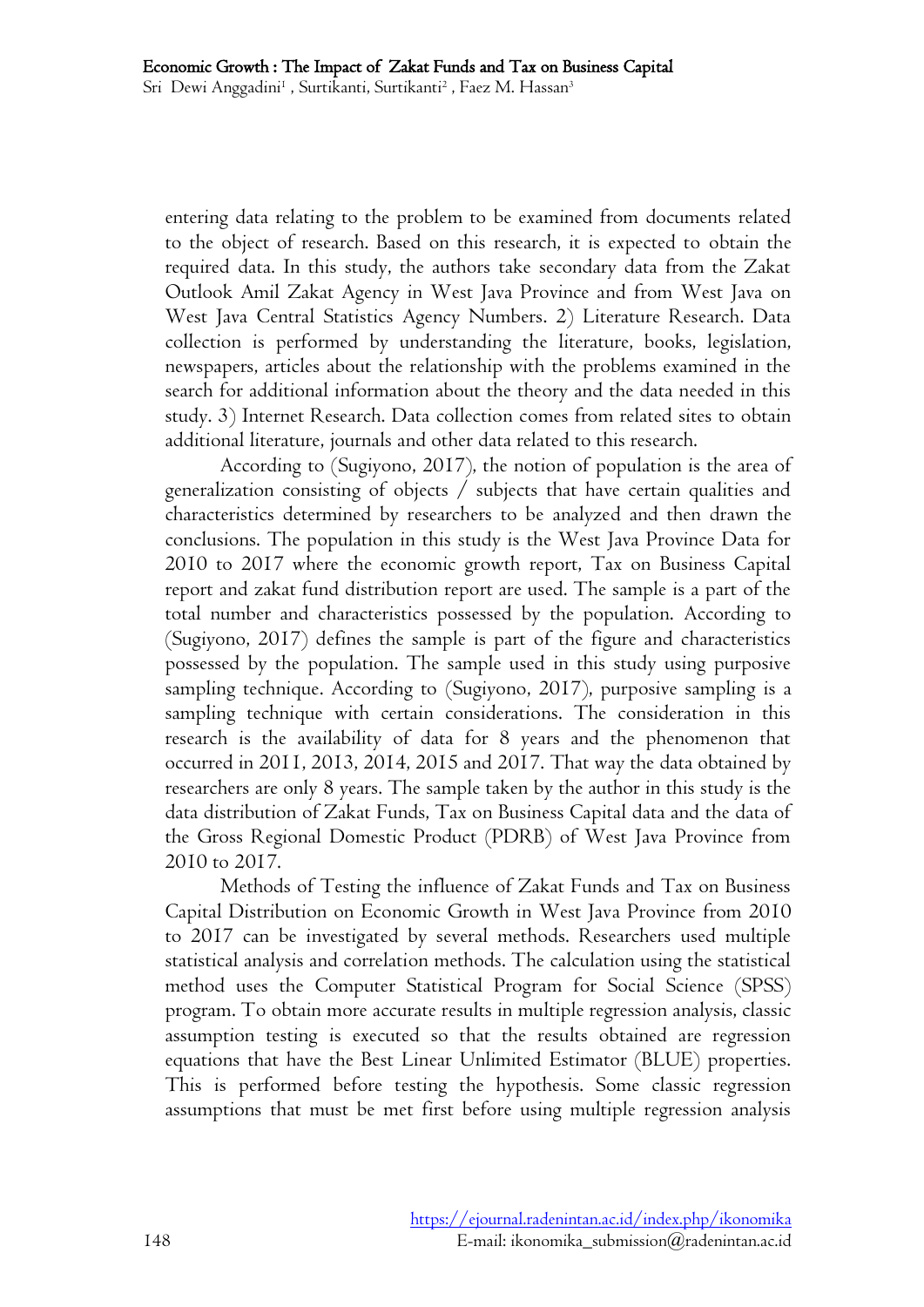(Multiple Linear Regression) as a tool to analyze the effect of the variables studied.

The analysis of multiple linear regression aims to explain the magnitude of the influence of Zakat Fund Distribution (X1) and Tax on Business Capital (X2) on Economic Growth (Y). To draw the area of acceptance or rejection, the following standards are used:

- a. If a t arithmetic oval table, then Ho is in the rejection region, meaning Ha is accepted, it means that between variables X1, X2 and Y variables have an effect;
- b. If tcount  $\leq$  ttable, then Ho is in the reception area, it means that Ha is rejected, which means that between variables X1, X2 and Y have no effect;
- c. t count: search with the arithmetic calculation; and
- d. t table: look for in the t student distribution table with the following conditions  $\alpha = 0.05$  and df = (number of data / n-k-I) or 8-2-I = 5 .

The shaded area is a rejection area and applies vice versa. If t arithmetic falls in the region of rejection (acceptance) then Ho is rejected (accepted) and Ha is accepted (rejected). This implies that the regression coefficient is significant (not significant). The conclusion is the distribution of Zakat Funds and Tax on Business Capital Revenues affect (not affect) Economic Growth. The significance level is 5% ( $\alpha$  = 0.05) meaning that if the null hypothesis is rejected (accepted) with a confidence level of 95%, then it is probable that the results of drawing conclusions have a truth of 95% and this shows the existence (no convincing influence (significant) between these two variables). In this case it is indicated by Ho's refusal or alternative acceptance (Ha).

# D. RESULTS AND DISCUSSION

The variables in this study are delineated, then to test whether there is an influence of the distribution of zakat funds and local taxes on economic growth, which includes studies in the field of murabahah. Murabahah is basically a trade transaction. The main basis for murabahah transactions is from Q.S. al-Baqarah (2] 275, which means "And Allah has made usury lawful and forbidden usury". Also in Q.S. An-Nisa (4): 29 that means, "O believers, do not eat of your wealth in a false way, except by the way of business that is in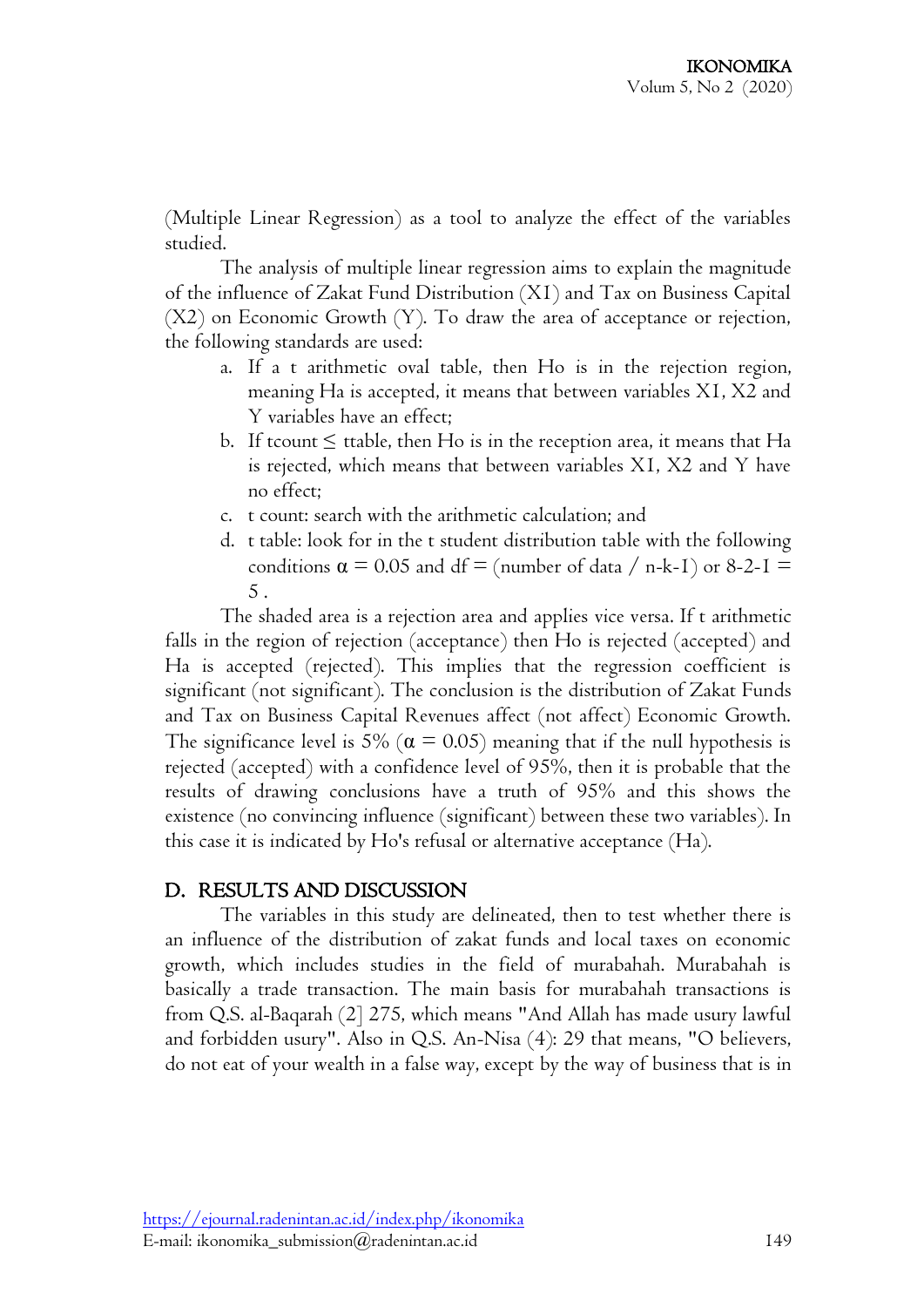Sri Dewi Anggadini<sup>1</sup> , Surtikanti, Surtikanti<sup>2</sup> , Faez M. Hassan<sup>3</sup>

the same way as any of you. And do not kill yourselves; Verily Allah is merciful to you."

Statistical testing is performed using multiple regression analysis through the following stages: Classic assumption test, multiple linear regression analysis, correlation analysis, determination analysis, and hypothesis testing. The test was carried out with the help of SPSS software Version 24.0.

After the proposed regression model passes the classical assumption test, then the next multiple linear regression analysis can be done in order to test the hypothesis proposed in this study and determine the multiple linear regression equation. According to (Danang Sunyoto, 2016), the multiple linear regression equation in this study is formulated in the regression model as follows:

$$
Y\equiv b_0\, + b_1 X_1 + b_2 X_2
$$

Information :

| Y              | $=$ Economic growth             |
|----------------|---------------------------------|
| XI             | $=$ Distribution of zakat funds |
| X <sub>2</sub> | $=$ Tax on Business Capital     |
| b <sub>0</sub> | $=$ Constant                    |
| bI, b2         | = Regression Coefficient        |

By using SPSS 24.0 software, the results of multiple linear regression analysis are obtained as follows:

Table 1 Multiple Linear Regression Analysis Results

| Coefficients <sup>*</sup>                |               |       |                                |                                      |        |       |  |  |
|------------------------------------------|---------------|-------|--------------------------------|--------------------------------------|--------|-------|--|--|
|                                          |               |       | Unstandardized<br>Coefficients | Standar<br>dized<br>Coeffic<br>ients |        |       |  |  |
| Model                                    |               | B     | Std. Error                     | Beta                                 | t      | Sig.  |  |  |
| T                                        | (Con<br>stant | 3.328 | 0.128                          |                                      | 25.465 | 0.018 |  |  |
|                                          | XI            | 0.215 | 0.359                          | 0.239                                | 3.599  | 0.575 |  |  |
|                                          | X2            | 0.739 | 0.371                          | 0.181                                | 3.727  | 0.042 |  |  |
| a. Dependent Variable: Economic Growth_Y |               |       |                                |                                      |        |       |  |  |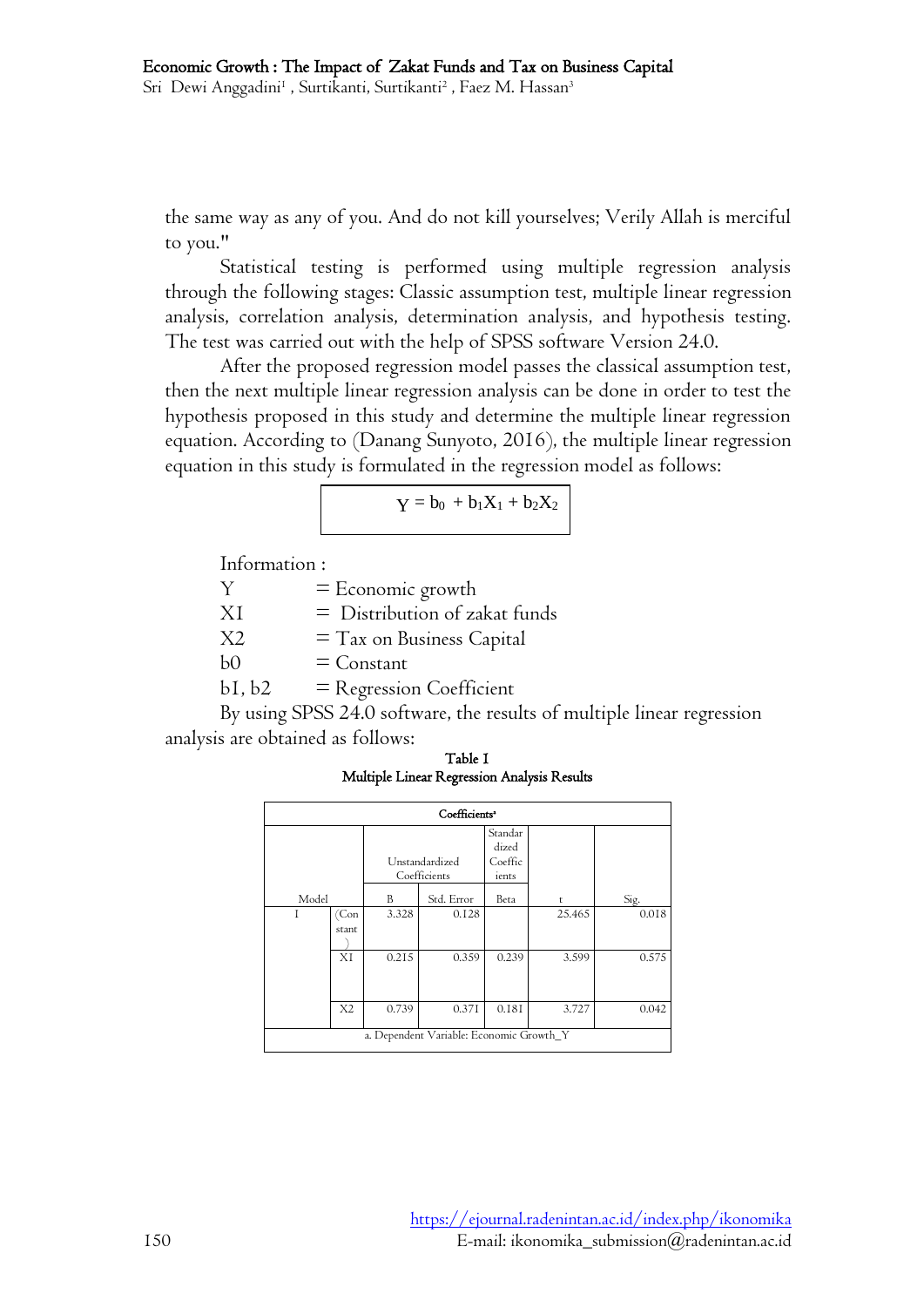From the regression calculations that have been processed above, the linear regression equation is obtained as follows :

$$
Y=3{,}328{\rm +0{,}}215X_1{\rm +0{,}}739X_2
$$

The coefficients contained in the above equation can be explained as follows :  $bI = 0.215$  This means that if the distribution of Zakat Funds (XI) increases by 1 unit and the Tax on Business Capital variable (X2) is constant, then Economic Growth (Y) will increase by 0.215. Furthermore  $b2 = 0.739$ This means that if the Tax on Business Capital (X2) increases by 1 unit and the variable Distribution of Zakat Funds (X1) is constant, then Economic Growth (Y) will increase by 0.739. Determination Coefficient Analysis (KD) is used to see how much the independent variable  $(X)$  influences the dependent variable (Y) expressed as a percentage (Danang Sunyoto, 2016).

The magnitude of the coefficient of determination is calculated using the following formula:

$$
Kd = r^2 \times 100\%
$$

The greater the value it shows that the resulting regression equation is good for estimating the dependent variable. Following are the results of the analysis of the determination coefficient in this study.

| Summary Model <sup>b</sup>                                                           |                   |        |                      |                               |                   |  |  |  |  |
|--------------------------------------------------------------------------------------|-------------------|--------|----------------------|-------------------------------|-------------------|--|--|--|--|
| Model                                                                                | R                 | Square | Adjusted R<br>Square | Std. Error of the<br>Estimate | Durbin-<br>Watson |  |  |  |  |
|                                                                                      | .886 <sup>a</sup> | 0.760  | 0.698                | 0.37289                       | 1.835             |  |  |  |  |
| a. Predictors: (Constant), Zakat_X2 Fund Distribution, Tax on Business<br>Capital XI |                   |        |                      |                               |                   |  |  |  |  |
| b. Dependent Variable: Economic Growth_Y                                             |                   |        |                      |                               |                   |  |  |  |  |

Table 2 Coefficient Determination Results

Based on table 2 above, information is obtained that the R-square is 0.760 or 76%. This value indicates that the distribution of zakat funds and local taxes simultaneously in giving effect to the variable economic growth of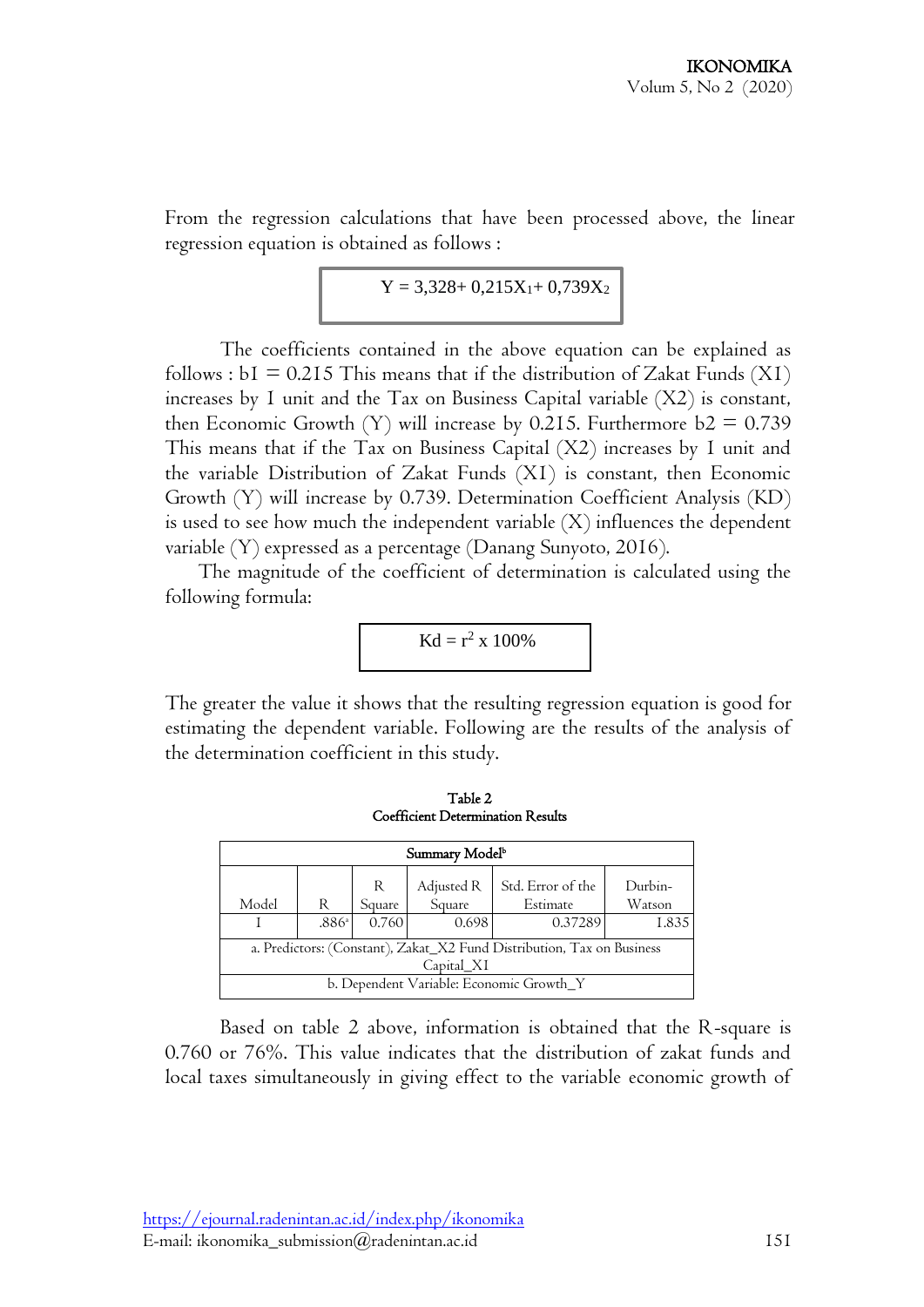Sri Dewi Anggadini<sup>1</sup> , Surtikanti, Surtikanti<sup>2</sup> , Faez M. Hassan<sup>3</sup>

76%. While the rest of  $100\%$  - 76% = another 24% is the influence of other variables not examined in this study.

Based on the results of hypothesis testing shows that the distribution of Zakat Funds has a significant influence on Economic Growth. Distribution of Zakat Funds also has a strong and direct relationship with Economic Growth, meaning that when the Distribution of Zakat Funds is large, the resulting Economic Growth will be large and vice versa. In this case, the distribution of zakat is good for every Muslim, as conveyed in Q.S. Al-Tawbah [9] : 103, which means: "Take zakat from some of their possessions, by which you cleanse and purify them, and pray for them. Verily, your prayer is the peace of their souls. And Allah is All-Hearing, All-Knowing."

The results of this study are in accordance with the theory explained by Ryandono (2008: 53) Zakat which is required in Islam has a function, one of which is as an instrument to encourage it can even be used to force someone to make their assets to be always productive. On the other hand the zakat will make the economy go round. With the rotation of assets in the economy, it will increase output (economic development and growth), employment, income and community welfare. In other words zakat can be used to control and encourage economic growth.

Based on the partial partial determination coefficient test the influence of the distribution of zakat funds to economic growth is 16.3%, which means that economic growth is influenced by the distribution of zakat funds by 16.3% while the remaining 83.7% is influenced by other factors not examined in this study . This study answers the phenomena that occur, in which phenomena that occurred in 2011, 2013, 2014, 2015 and 2017 the distribution of zakat funds increased while economic growth decreased. This is contrary to the theory expressed by experts when the distribution of zakat funds increases, economic growth also increases. The results of this study are consistent with the results of previous studies conducted by Rachmasari Anggraini (2018) ZIS has a positive effect on economic growth in Indonesia in the period 2011-2015. This is because the higher distribution of ZIS funds indicates the higher level of economic growth in Indonesia. Research by (Komala, 2020) Zakat collection and distribution have positive impacts on equal distribution of wealth, cleanliness of wealth, economic growth, provision of educational facilities to needy students, and delivery of good health facilities in Indonesia.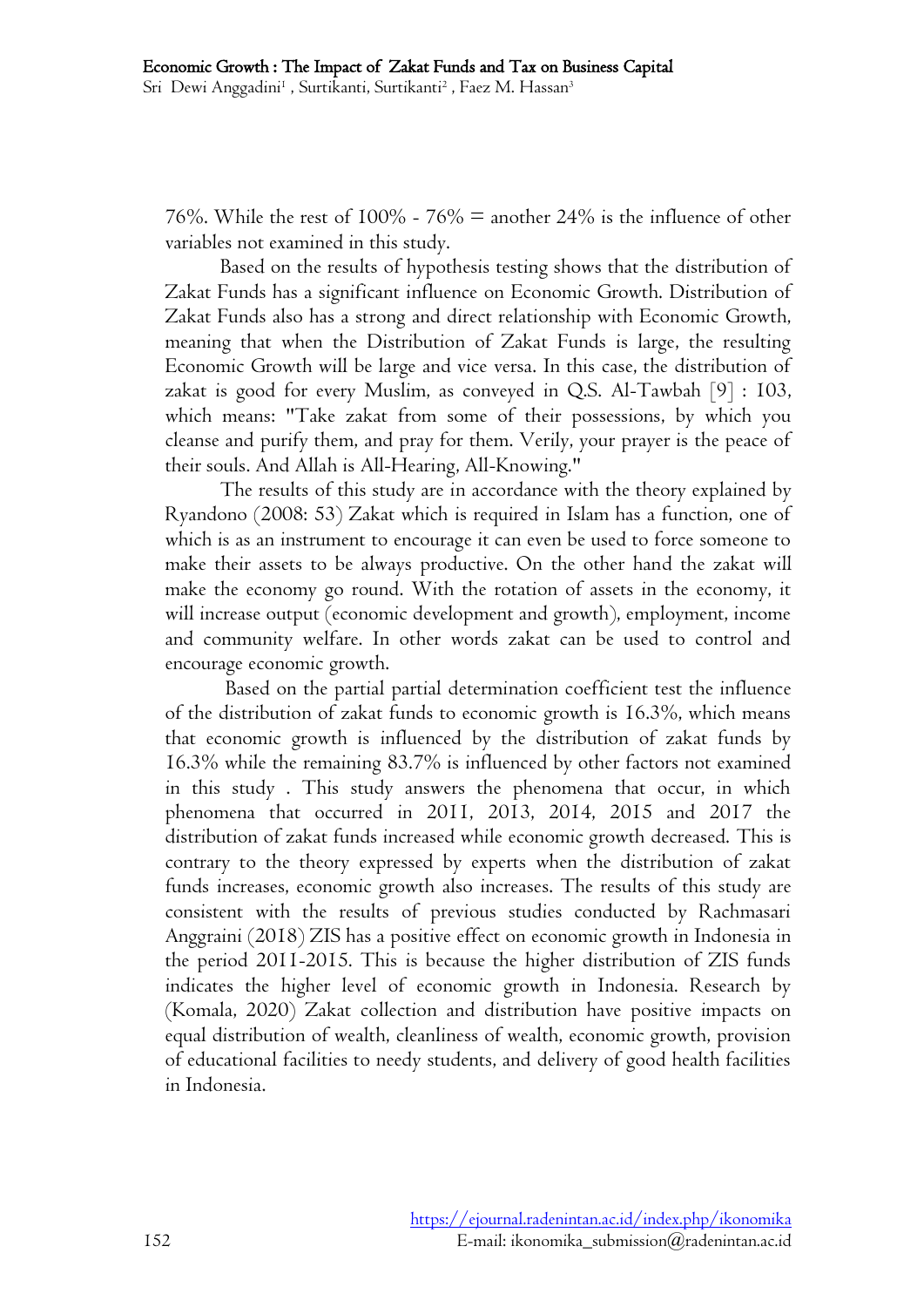# E. CONCLUSION

Based on the results of research and discussion regarding the distribution of zakat funds and local taxes on economic growth, then at the end of this study, the authors draw conclusions as follows: 1) Distribution of secret funds affect economic growth. Where when the distribution of zakat funds increases, economic growth will increase and if the distribution of zakat funds decreases, economic growth will also decrease. 2) Local taxes affect economic growth. Where when local tax increase, economic growth will increase and if local taxes decrease, economic growth will also decline.

In order of the distribution of zakat funds can affect economic growth optimally, it should be done by improving the management of zakat funds starting from collection, utilization and distribution. Where the collection of zakat funds must be increased so that it will have an impact on the amount of zakat fund distribution. Increase the collection of zakat funds by coordinating programs that make it easier for people to pay zakat. For example, applying zakat payroll in a company. Advances in the usage and distribution of zakat funds can be increased by increasing distribution in the business capital granting program and monitoring of mustahiq that have been given zakat funds as business capital. And then that the secret funds provided can develop, and can affect economic growth. Local taxes can affect economic grows optimally, thus it must be increased again in terms of local tax revenue itself. Local tax revenue can be increased by more active procurement of tax information dissemination, technology improvement in tax reporting and payment. As has been enforced in the motor vehicle tax with e-Samsat, it should as well be given to other local taxes so that people find it easy to pay taxes..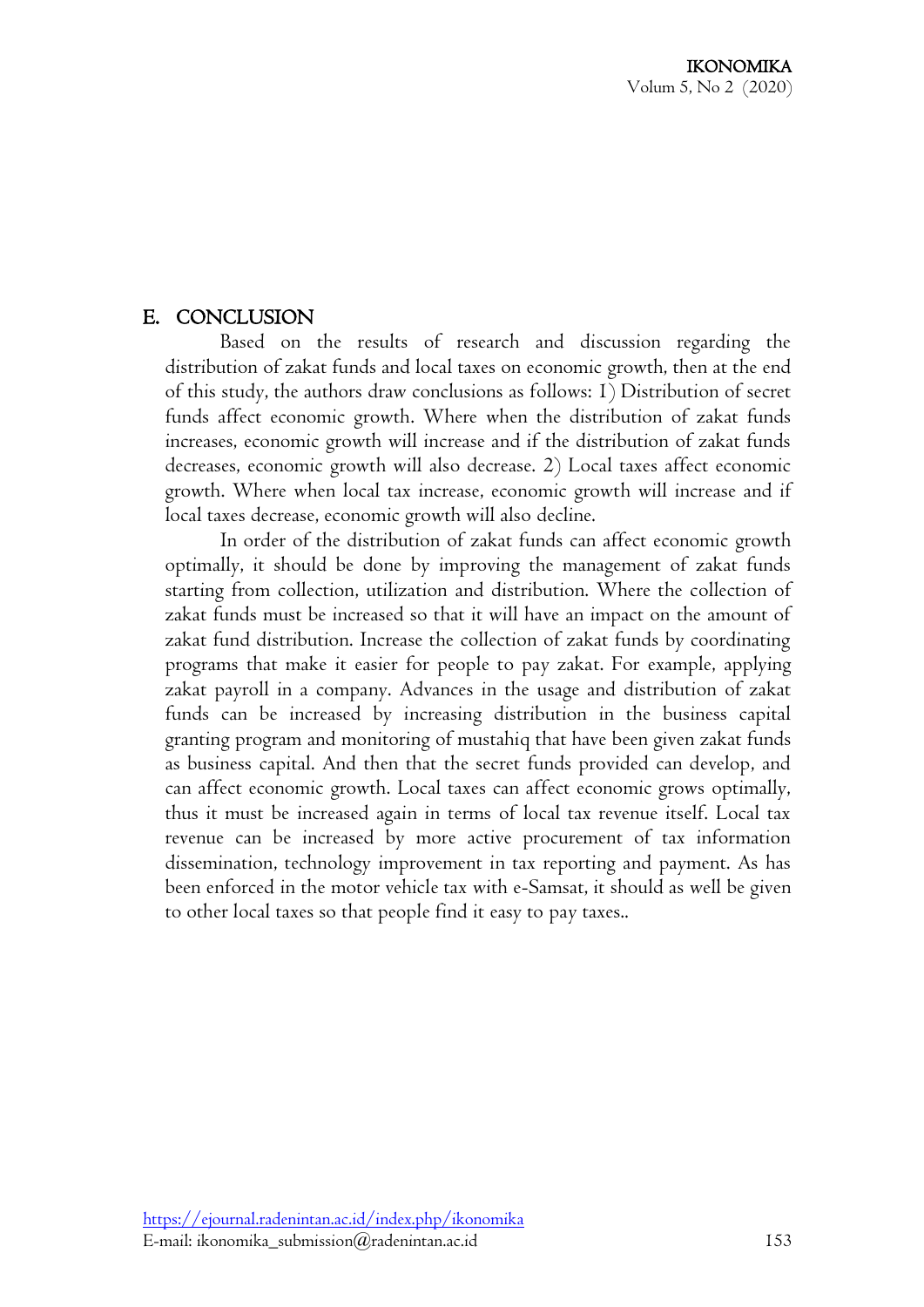#### REFERENCES

- Abdul Halim, I. R. B. dan A. D. (2016). Perpajakan, Edisi 2. Jakarta: Salemba Empat.
- Adel Sarea. (2012). Zakat as a Benchmark to Evaluate Economic Growth: An Alternative Approach. International Journal of Business and Social Science. Vol. 3 No. 18 [Special Issue – September 2012.
- Arfah Habib Saragih. (2018). Pengaruh Penerimaan Pajak Terhadap Pertumbuhan Ekonomi. (2018), Jurnal Sikap. (Vol 3, No 1, 2018:17-27).
- Arif Orçun Söylemez. (2017). Volatılıty Spıllovers from The Internatıonal Capıtal Inflows to Economıc Growth in Turkey. International Business and Accounting Research Journal. Volume 1, Issue 1, February 2017, 18-25.
- Ayu Yudiawati. (2013). Pengaruh Penagihan Pajak terhadap Penerimaan Pajak dan Implikasinya Terhadap Pertumbuhan Ekonomi. Skripsi: Universitas Komputer Indonesia.
- B. Gashi, G. Asllani, L. B. (2018). The Effect of Tax Structure in Economic Growth. International Journal of Economics and Business Administration Volume VI, Issue 2. 56-67.
- Beik, I. S. (2016). Islamisasi Ilmu Ekonomi. Jurnal Ekonomi Islam. (Vol 7, No 2, 2016:183-204).
- Danang Sunyoto. (2016). Metodologi Penelitian Akuntansi. Bandung: PT Refika.
- Defia Riski Anggarini. (2018). Pengaruh Pendapatan Daerah dan Pajak Daerah terhadap Pertumbuhan Ekonomi Provinsi Lampung. Technobiz : International Journal Of Business. (Vol 1, No 1, 2018:1-4).
- Eko Suprayitno. (2018). Zakat And Sdgs : The Impact Of Zakat On Economic Growth, Consumption And Investment In Malaysia. dvances in Economics, Business and Management Research, volume 101. Pp. 202-209.
- Elleriz Aisha Khasandy & Rudy Badrudin. (2019). The Influence of Zakat on Economic Growth and Welfare Society in Indonesia. JBE (Integrated Journal of Business and Economics) e-ISSN: 2549-3280/p-ISSN: 2549-5933. Pp 65-79.
- Hesti Handiani. (2015). Analisis Pajak Daerah, Retribusi Daerah dan Tenaga Kerja Terhadap Pertumbuhan Ekonomi di Kabupaten Sragen Tahun 1995- 2013.
- Husaini Usman & Purnomo Setiadi Akbar. (2017). Metode Penelitian Sosial. Jakarta : Bumi Aksara Group.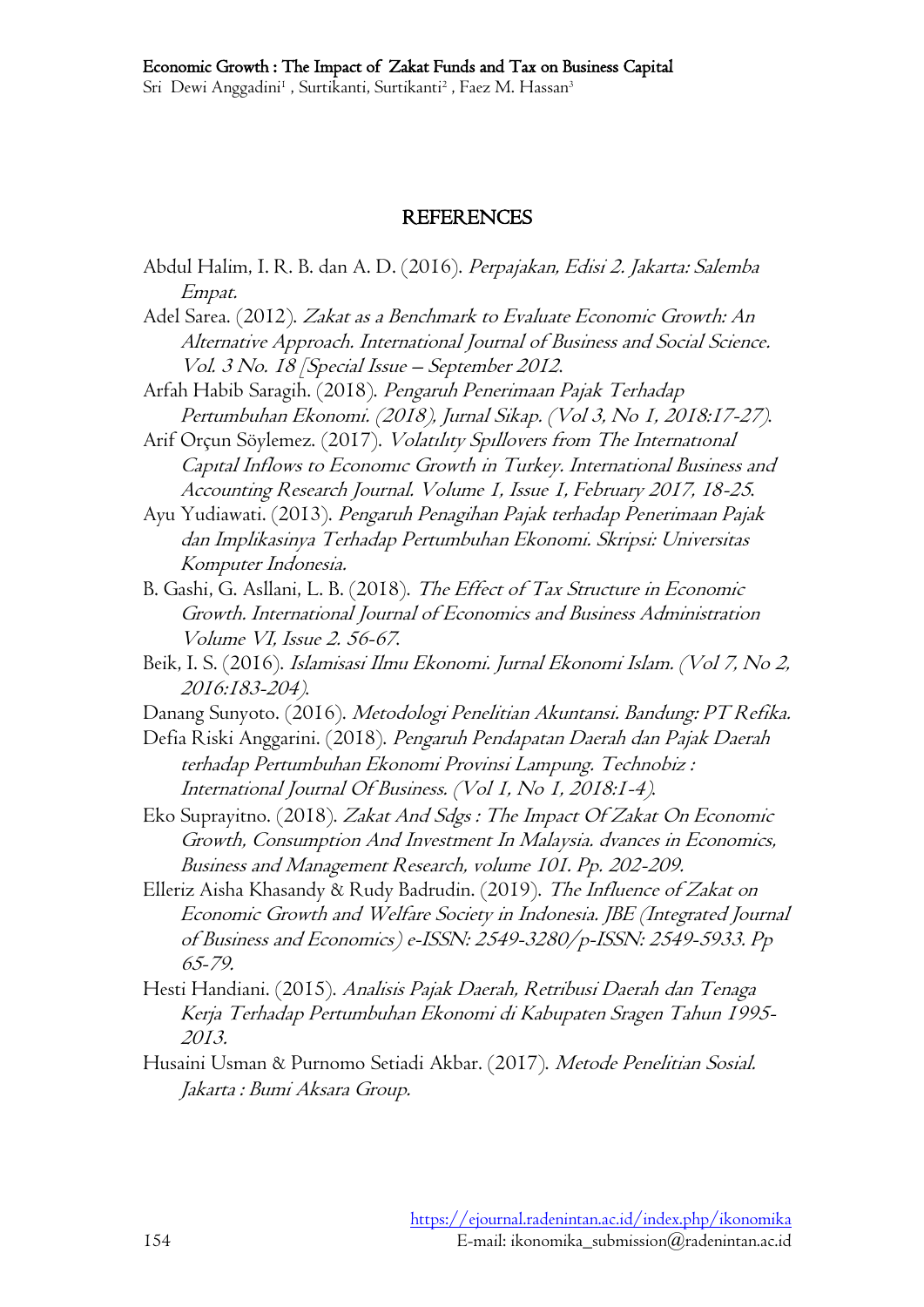- Ioan Dan Morar. (2015). Taxation: Effects and influences. Procedia Economics and Finance Vol 32. Pp 1622 – <sup>1627</sup>.
- Iskandar Putong. (2015). Economics, Edisi 5 Pengantar Mikro dan Makro. Jakarta : Mitra Wacana Media.
- Joko Tri Haryanto. (2017). The Mapping of Economics Potency and Regional Independency in Java Island During The Fiscal Desentralization Era. Journal of Indonesian Applied Economics. Vol 7 No 2. Pp 201-227.
- Keumala Hayati and Indra Caniago. (2011). Zakat Potential As A Means To Overcome Poverty (A Study In Lampung). Journal of Indonesian Economy and Business Volume 26, Number 2, 2011. Pp 187 – 200.
- Kharina Tambunan. (2016). Analisis Pengaruh Investasi, Operasi Moneter dan ZIS terhadap Pertumbuhan Ekonomi Indonesia. At-Tawassuth. (Vol I, No 1, 2016:73-94).
- Komala, S. D. A. dan A. R. (2020). Akuntansi Syariah Peluang dan Tantangan. Bandung : Rekayasa Sains.
- Mardani. (2016). Hukum Islam. Bandung : PT Citra Aditya Bakti.
- Patmawati Ibrahim, Mazliana Muridan, M. A. and A. I. M. J. (2020). Revisiting Zakat Distribution on Income Inequality and Welfare: The Malaysia Experience. Journal of Islamic Economics. Volume 4 Issue 1, Pp. 146-161.
- Petar Chobanov. (2019). Some Issues Confroting Bulgarian Economy. Finance, Accounting and Business Analysis. Volume 1 Issue 1, 2019.
- Rachmasari Anggraini. (2016). Analisis Pengaruh Dana Zakat, Infak Shodaqoh (ZIS) di Badan Amil Zakat Nasional (BAZNAS) dan Inflasi Terhadap Pertumbuhan Ekonomi di Indonesia pada Periode 2011-2015. Skripsi: Universitas Airlangga.
- Rahmad, T Zulham, C. S. (2019). The Analysis of Local Revenues and The Affecting Factors in The Implementation of Regional Autonomy in Aceh Province. Jurnal Ekonomi dan Kebijakan Publik Indonesia. Vol 6 No 1 Pp. 86-103.
- Roshaiza Taha, Loganathan, N. and S. R. N. C. (2019). The Effect of Economic Growth on Taxation Revenue: The Case of a Newly Industrialized Country. International Review of Business Research Papers Vol. 7. No. 1. Pp. 319 - <sup>329</sup>.
- Sapiudinn Shidiq. (2016). Fikih Kontemporer. Jakarta : Prenadamedia Group.
- Serhat Yüksel. (2017). The Impacts of Research and Development Expenses on Export and Economic Growth. International Business and Accounting